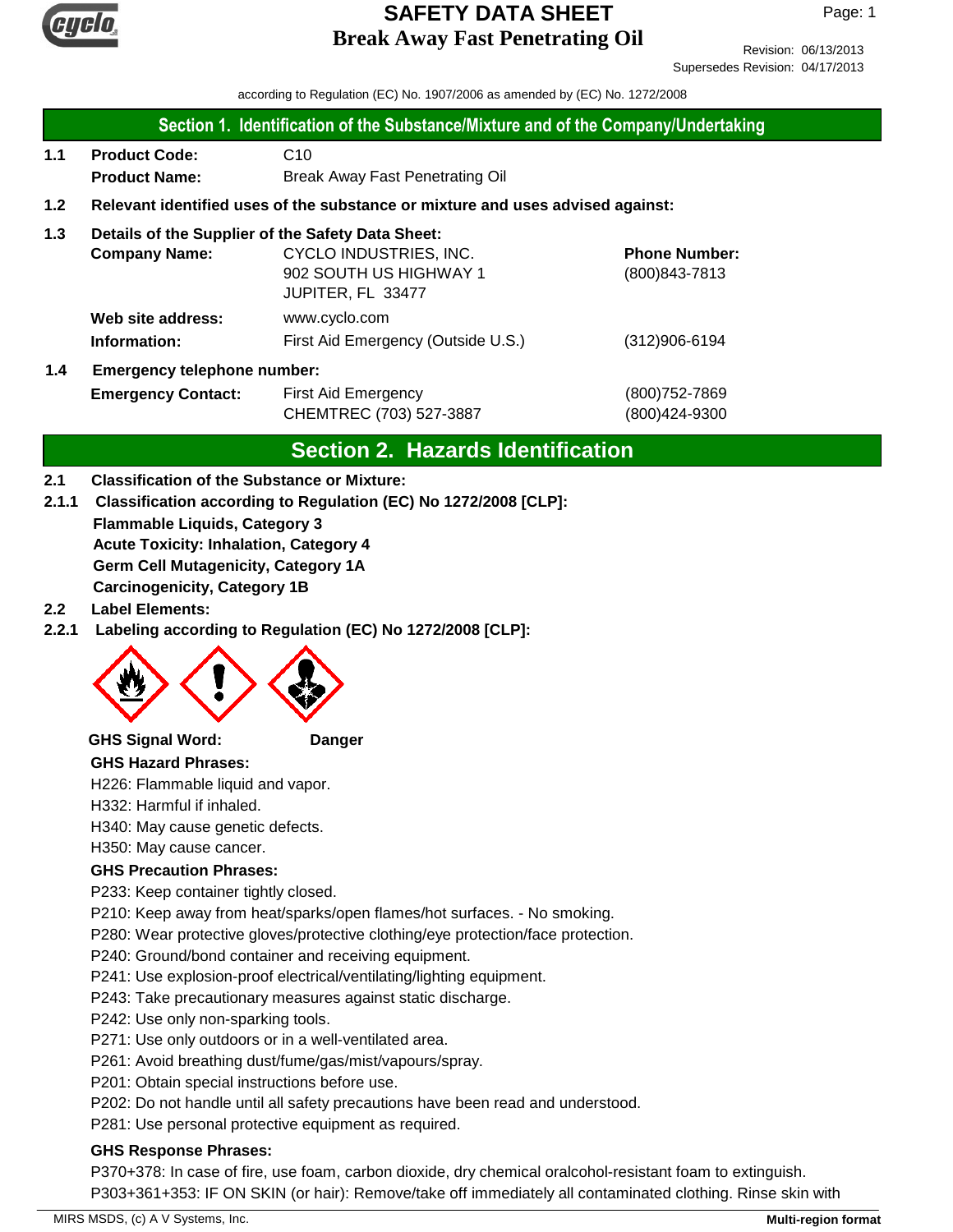

Page: 2

Revision: 06/13/2013 Supersedes Revision: 04/17/2013

#### water/shower.

P304+340: IF INHALED: Remove victim to fresh air and keep at rest in a position comfortable for breathing. P312: Call a POISON CENTER/doctor if you feel unwell.

#### **GHS Storage and Disposal Phrases:**

P403+235: Store in cool/well-ventilated place.

P501: Dispose of contents/container in accordance with local/regional/national/international regulation. P405: Store locked up.



#### **2.3 Adverse Human Health**

**Effects and Symptoms:**

**Medical Conditions** Repeated contact with skin may irritate pre-existing skin conditions. **Generally Aggravated By Exposure:**

#### **Section 3. Composition/Information on Ingredients**

| CAS#       | Hazardous Components (Chemical Name)/<br><b>REACH Registration No.</b> | <b>Concentration</b> | $EC$ No./<br>EC Index No. | <b>GHS Classification</b>                                                       |
|------------|------------------------------------------------------------------------|----------------------|---------------------------|---------------------------------------------------------------------------------|
| 64742-52-5 | Mineral oil, petroleum distillates, hydrotreated heavy<br>naphthenic   | $50.0 - 70.0 %$      | 265-155-0<br>649-465-00-7 | Carcinogen 1B: H350                                                             |
| 68476-86-8 | Liquified petroleum gas, sweetened                                     | 20.0 - 30.0 %        | 270-705-8<br>649-203-00-1 | Comp. Gas: H280<br>Flam, Gas 1: H220<br>Mutagen 1B: H340<br>Carcinogen 1B: H350 |
| 108-94-1   | Cyclohexanone                                                          | $1.0 - 5.0 %$        | 203-631-1<br>606-010-00-7 | Flam. Lig. 3: H226<br>Acute Tox.(I) 4: H332                                     |

#### **Section 4. First Aid Measures**

**4.2** Description of First Aidlf swallowed, do not induce vomiting. If inhaled, remove to fresh air. If not breathing, give artificial respiration. If breathing is difficult, give oxygen. In case of skin contact, wash with soap and large amounts of water. Remove contaminated clothing. In case of eye contact, immediately flush eyes with plenty of water. Holding eyelids open, flush eyes with running water. Remove contact lenses if wearing and flush open eyes with running water for at least 15 minutes. Call physician immediately if adverse reaction occurs. **Measures:** Eyes: Contact with eyes may cause irritation, redness and pain. Causes moderate to severe eye irritation. **Important Symptoms and Effects, Both Acute and Delayed: 4.1**

> Skin: Prolonged or repeated contact can result in defatting and drying of the skin which may result in skin irritation and dermatitis (rash). Prolonged contact with liquid may cause slight temporary irritation.

> Inhalation: Prolonged inhalation may be harmful. Inhaling large quantities of mist or vapor may cause some irritation to nose, throat and lungs. Avoid breathing mists from this product. Exposure to high doses may cause central nervous system depression (anesthetic-like effects). Doses which cause anesthetic-like effects may also cause adverse effects in liver, lungs and kidneys.

Ingestion: Ingestion is not considered to be a hazard encountered in normal industrial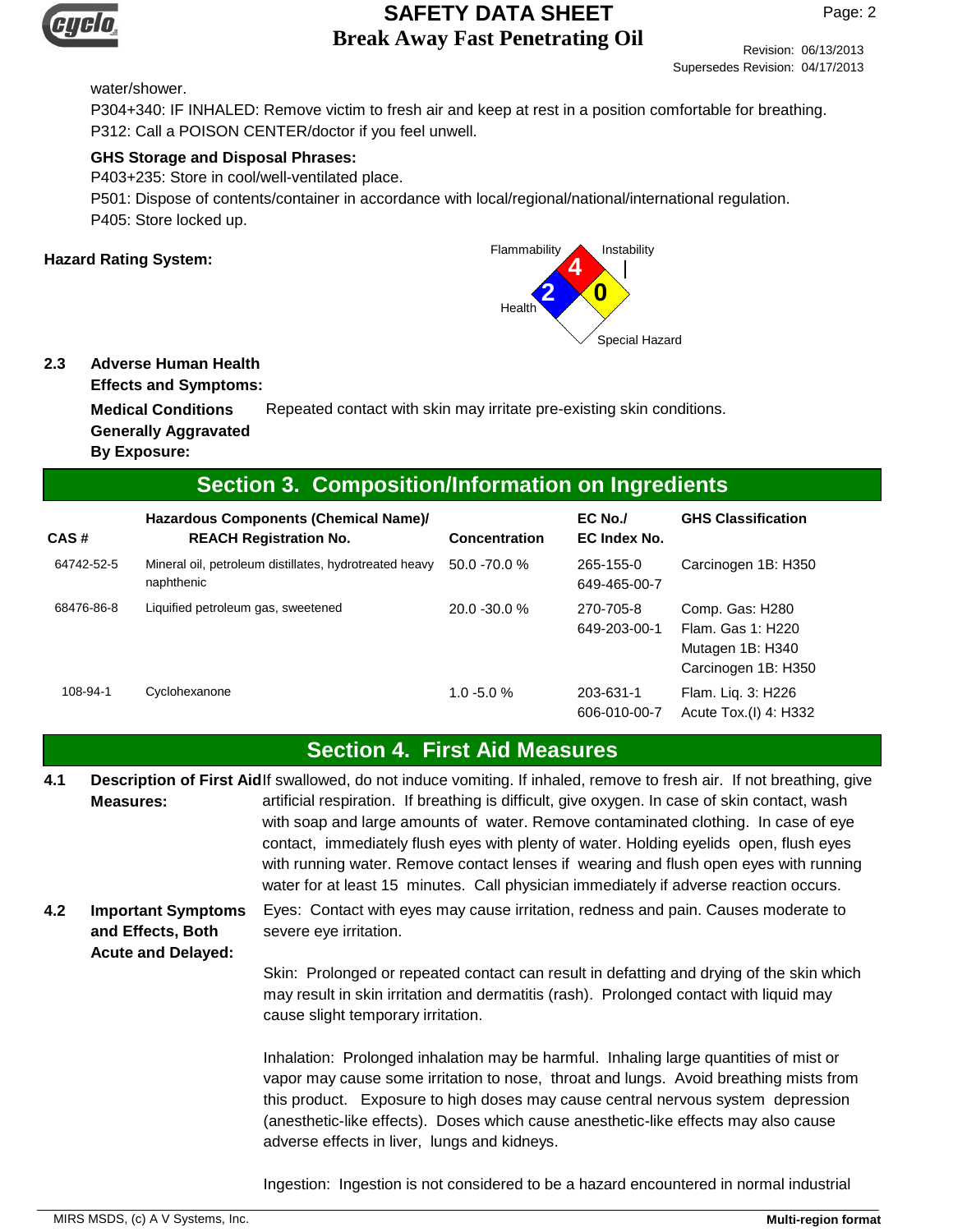

Revision: 06/13/2013 Supersedes Revision: 04/17/2013

use. This material may be harmful or fatal if swallowed. Aspiration hazard. Low order of toxicity. May cause mild nausea and abdominal discomfort.

|      |                                                                                                                                                                                                                                                                                                                                                              |                                                                      |                                       | <b>Section 5. Fire Fighting Measures</b>                                                                                                                                                                                                                                                                                                                                                                                                                                                                                                                  |                  |                                     |
|------|--------------------------------------------------------------------------------------------------------------------------------------------------------------------------------------------------------------------------------------------------------------------------------------------------------------------------------------------------------------|----------------------------------------------------------------------|---------------------------------------|-----------------------------------------------------------------------------------------------------------------------------------------------------------------------------------------------------------------------------------------------------------------------------------------------------------------------------------------------------------------------------------------------------------------------------------------------------------------------------------------------------------------------------------------------------------|------------------|-------------------------------------|
| 5.1  | Media:                                                                                                                                                                                                                                                                                                                                                       |                                                                      |                                       | Suitable Extinguishing Foam, carbon dioxide, dry chemical, alcohol-resistant foam.                                                                                                                                                                                                                                                                                                                                                                                                                                                                        |                  |                                     |
| 5.2  | and Hazards:                                                                                                                                                                                                                                                                                                                                                 | <b>Flammable Properties</b>                                          | temperatures.                         | Vapors can travel to a source of ignition and flash back. Extremely flammable. Material<br>will readily ignite at room temperatures in the presence of an ignition source. "Empty"<br>containers retain product residue (liquid and/or vapor) and can be dangerous. Do not<br>pressurize, cut, weld, braze, solder, drill, grind or expose such containers to heat, flame,<br>sparks, static electricity, or other sources of ignition; they may explode and cause injury<br>or death. Contents under pressure. Containers may explode if exposed to high |                  |                                     |
|      | <b>Flammability</b><br><b>Classification:</b>                                                                                                                                                                                                                                                                                                                |                                                                      | <b>NFPA Level 3 Aerosol</b>           |                                                                                                                                                                                                                                                                                                                                                                                                                                                                                                                                                           |                  |                                     |
|      | <b>Flash Pt:</b>                                                                                                                                                                                                                                                                                                                                             |                                                                      | $-141.00 \text{ F} (-96.1 \text{ C})$ | Method Used: TAG Closed Cup                                                                                                                                                                                                                                                                                                                                                                                                                                                                                                                               |                  |                                     |
|      |                                                                                                                                                                                                                                                                                                                                                              | <b>Explosive Limits:</b>                                             | LEL: .7                               | UEL: 9.5                                                                                                                                                                                                                                                                                                                                                                                                                                                                                                                                                  |                  |                                     |
|      | <b>Autoignition Pt:</b>                                                                                                                                                                                                                                                                                                                                      |                                                                      | No data.                              |                                                                                                                                                                                                                                                                                                                                                                                                                                                                                                                                                           |                  |                                     |
| 5.3  | <b>Fire Fighting</b><br><b>Instructions:</b>                                                                                                                                                                                                                                                                                                                 |                                                                      | accumulating in low areas.            | Containers can build up pressure if exposed to heat (fire). As in any fire, wear<br>self-contained breathing apparatus pressure-demand (MSHA/NIOSH approved or<br>equivalent) and full protective gear. Water runoff can cause environmental damage. Dike<br>and collect water used to fight fire. Keep containers and surroundings cool with water<br>spray. Beware of vapors accumulating to form explosive concentrations. Vapors can                                                                                                                  |                  |                                     |
|      |                                                                                                                                                                                                                                                                                                                                                              |                                                                      |                                       | <b>Section 6. Accidental Release Measures</b>                                                                                                                                                                                                                                                                                                                                                                                                                                                                                                             |                  |                                     |
| 6.3  | <b>Cleaning Up:</b>                                                                                                                                                                                                                                                                                                                                          | <b>Methods and Material</b><br><b>For Containment and</b>            |                                       | Use recommended personal protective equipment. Absorb spill with inert material (e.g.<br>dry sand or earth), then place in a chemical waste container. Avoid runoff into storm<br>sewers and ditches which lead to waterways.                                                                                                                                                                                                                                                                                                                             |                  |                                     |
|      |                                                                                                                                                                                                                                                                                                                                                              |                                                                      |                                       | <b>Section 7. Handling and Storage</b>                                                                                                                                                                                                                                                                                                                                                                                                                                                                                                                    |                  |                                     |
| 7.1  |                                                                                                                                                                                                                                                                                                                                                              | <b>Precautions To Be</b><br><b>Taken in Handling:</b>                | of children.                          | Wash thoroughly after handling. Use only in well-ventilated area. Keep out of the reach                                                                                                                                                                                                                                                                                                                                                                                                                                                                   |                  |                                     |
| 7.2  | <b>Precautions To Be</b><br>Keep from freezing. Keep away from heat, sparks, and flame. Keep container closed<br>when not in use. Do not store above 120 degrees F. Do not spray into open flame or<br><b>Taken in Storing:</b><br>near other sources of ignition. Do not store in direct contact with sunlight, puncture,<br>crush or incinerate container. |                                                                      |                                       |                                                                                                                                                                                                                                                                                                                                                                                                                                                                                                                                                           |                  |                                     |
|      |                                                                                                                                                                                                                                                                                                                                                              |                                                                      |                                       | <b>Section 8. Exposure Controls/Personal Protection</b>                                                                                                                                                                                                                                                                                                                                                                                                                                                                                                   |                  |                                     |
| 8.1  |                                                                                                                                                                                                                                                                                                                                                              | <b>Exposure Parameters:</b>                                          |                                       |                                                                                                                                                                                                                                                                                                                                                                                                                                                                                                                                                           |                  |                                     |
| CAS# |                                                                                                                                                                                                                                                                                                                                                              | <b>Partial Chemical Name</b>                                         |                                       | <b>Britain EH40</b>                                                                                                                                                                                                                                                                                                                                                                                                                                                                                                                                       | <b>France VL</b> | <b>Europe</b>                       |
|      | 64742-52-5                                                                                                                                                                                                                                                                                                                                                   | Mineral oil, petroleum distillates,<br>hydrotreated heavy naphthenic |                                       | No data.                                                                                                                                                                                                                                                                                                                                                                                                                                                                                                                                                  | No data.         | No data.                            |
|      | 68476-86-8                                                                                                                                                                                                                                                                                                                                                   |                                                                      | Liquified petroleum gas, sweetened    | No data.                                                                                                                                                                                                                                                                                                                                                                                                                                                                                                                                                  | No data.         | No data.                            |
|      | 108-94-1                                                                                                                                                                                                                                                                                                                                                     | Cyclohexanone                                                        |                                       | TWA: 41 mg/m3 (10 ppm)<br>STEL: 82 mg/m3 (20 ppm)                                                                                                                                                                                                                                                                                                                                                                                                                                                                                                         | No data.         | TWA: 40.8 mg/m3<br>STEL: 81.6 mg/m3 |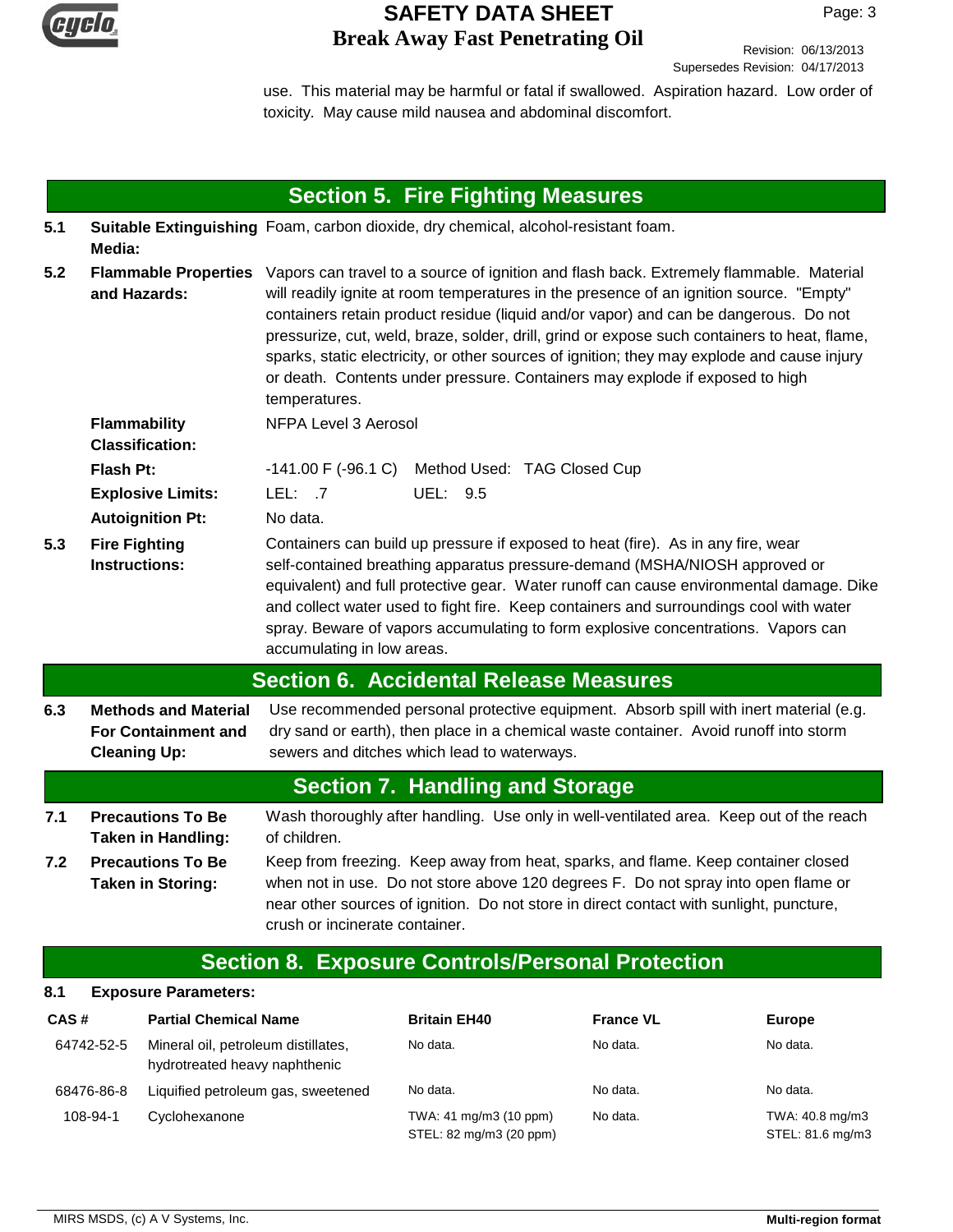

Revision: 06/13/2013 Supersedes Revision: 04/17/2013

| CAS#       | <b>Partial Chemical Name</b>                                         | <b>OSHA TWA</b> | <b>ACGIH TWA</b> | <b>Other Limits</b> |
|------------|----------------------------------------------------------------------|-----------------|------------------|---------------------|
| 64742-52-5 | Mineral oil, petroleum distillates,<br>hydrotreated heavy naphthenic | No data.        | No data.         | No data.            |
| 68476-86-8 | Liquified petroleum gas, sweetened                                   | No data.        | No data.         | No data.            |
| 108-94-1   | Cyclohexanone                                                        | PEL: 50 ppm     | TLV: 20 ppm      | No data.            |
|            |                                                                      |                 | STEL: 50 ppm     |                     |

#### **8.2 Exposure Controls:**

**8.2.1 Engineering Controls** Good general ventilation should be sufficient to control airborne levels. Local exhaust ventilation may be necessary to control any air contaminants to within their TLVs during the use of this product. **(Ventilation etc.):**

#### **8.2.2 Personal protection equipment:**

| <b>Eye Protection:</b>               | Wear safety glasses with side shields or goggles when using this product.                                                                                                                                                                                                                                                                                                                                                                                                                                                                                                                                                                                                                                                      |
|--------------------------------------|--------------------------------------------------------------------------------------------------------------------------------------------------------------------------------------------------------------------------------------------------------------------------------------------------------------------------------------------------------------------------------------------------------------------------------------------------------------------------------------------------------------------------------------------------------------------------------------------------------------------------------------------------------------------------------------------------------------------------------|
| <b>Protective Gloves:</b>            | Gloves resistant to petroleum distillates should be worn.                                                                                                                                                                                                                                                                                                                                                                                                                                                                                                                                                                                                                                                                      |
| <b>Other Protective</b><br>Clothing: | Wear impervious protective clothing, including boots, gloves, protective apron or<br>coveralls to prevent skin contact.                                                                                                                                                                                                                                                                                                                                                                                                                                                                                                                                                                                                        |
| (Specify Type):                      | Respiratory Equipment A NIOSH/MSHA approved air purifying respirator with an organic vapor cartridge or<br>canister may be permissible under certain circumstances where airborne concentrations<br>are expected to exceed exposure limits. Protection provided by air purifying respirators is<br>limited. Use a positive pressure air supplied respirator if there is any potential for an<br>uncontrolled release, exposure levels are not known, or any other circumstances where<br>air purifying respirators may not provide adequate protection. A respiratory protection<br>program that meets OSHA 1910.134 and ANSI Z88.2 requirements must be followed<br>whenever workplace conditions warrant a respirator's use. |
| ance Practices:                      | Work/Hygienic/Mainten Facilities storing or utilizing this material should be equipped with an eyewash facility and<br>a safety shower. Wash hands before eating. Remove contaminated clothing and wash<br>before reuse. Use only in a well ventilated area. Follow all MSDS/label precautions even<br>after container is emptied because they may retain product residues. Use spark-proof<br>tools and explosion proof equipment. Avoid prolonged or repeated contact with skin.<br>Avoid breathing vapors from heated material. Avoid contact with eyes, skin and clothing.                                                                                                                                                 |

# **Section 9. Physical and Chemical Properties**

#### **9.1 Information on Basic Physical and Chemical Properties**

| <b>Physical States:</b>          | [ 1Gas                                    | [X] Liquid<br>[ ] Solid                     |
|----------------------------------|-------------------------------------------|---------------------------------------------|
| <b>Appearance and Odor:</b>      |                                           | Light amber brown liquid with solvent odor. |
| <b>Melting Point:</b>            | No data.                                  |                                             |
| <b>Boiling Point:</b>            | $-94.00 \text{ C}$ ( $-137.2 \text{ F}$ ) |                                             |
| <b>Flash Pt:</b>                 | -141.00 F (-96.1 C)                       | Method Used: TAG Closed Cup                 |
| <b>Evaporation Rate:</b>         | No data.                                  |                                             |
| <b>Explosive Limits:</b>         | LEL: .7                                   | UEL:<br>- 9.5                               |
| Vapor Pressure (vs. Air or       | No data.                                  |                                             |
| $mm Hg$ :                        |                                           |                                             |
| Vapor Density (vs. $Air = 1$ ):  | No data.                                  |                                             |
| Specific Gravity (Water $= 1$ ): | .820                                      |                                             |
| <b>Solubility in Water:</b>      | No data.                                  |                                             |
| <b>Autoignition Pt:</b>          | No data.                                  |                                             |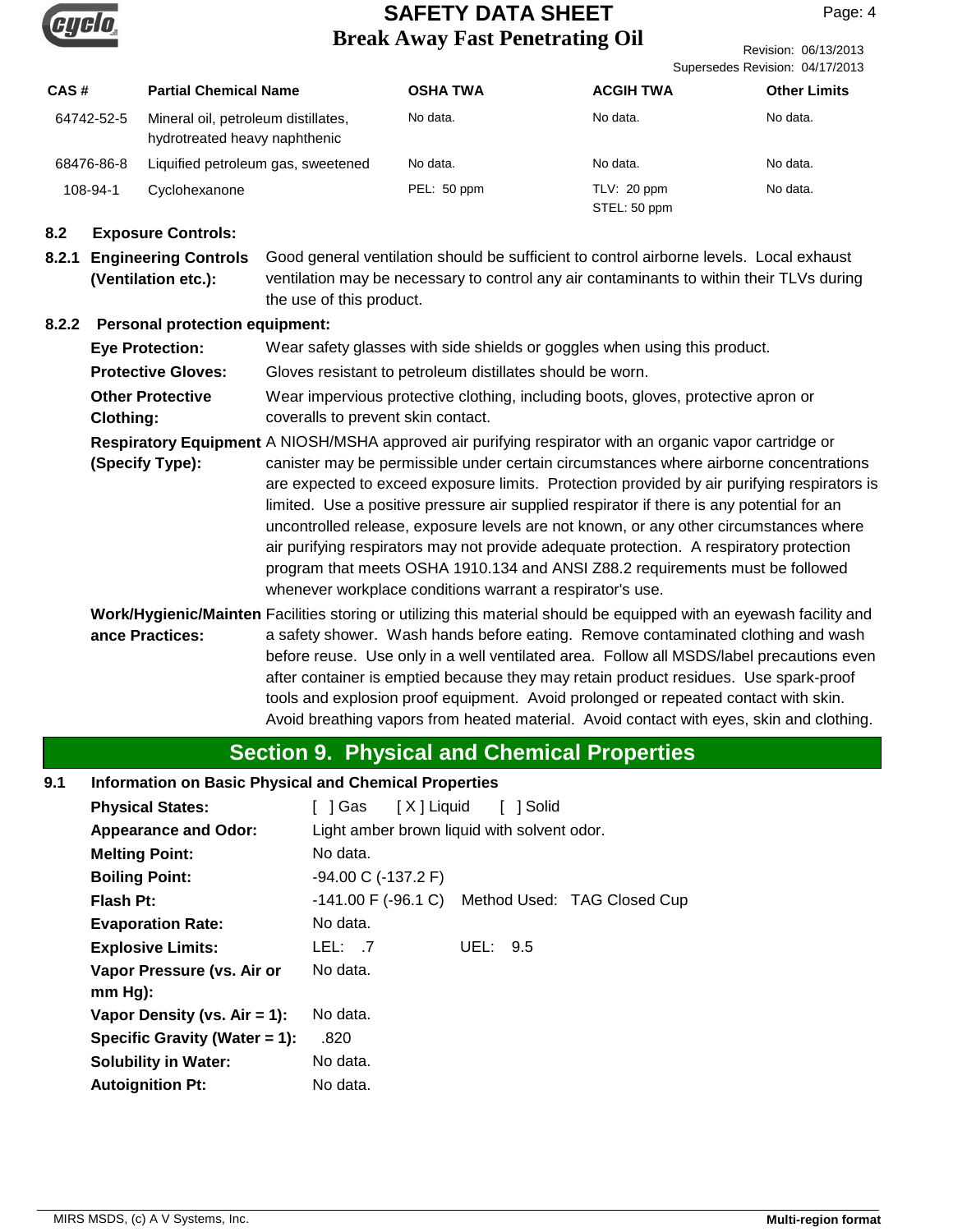

# **9.2 Other Information**

Percent Volatile: 22.18 % by weight.

|      |                                                             | <b>Section 10. Stability and Reactivity</b>                                                                                                                                                                                                                                                                                                 |
|------|-------------------------------------------------------------|---------------------------------------------------------------------------------------------------------------------------------------------------------------------------------------------------------------------------------------------------------------------------------------------------------------------------------------------|
| 10.1 | <b>Reactivity:</b>                                          | No data available.                                                                                                                                                                                                                                                                                                                          |
| 10.2 | <b>Stability:</b>                                           | Unstable [ ]<br>Stable [X]                                                                                                                                                                                                                                                                                                                  |
| 10.3 | <b>Conditions To Avoid -</b><br><b>Hazardous Reactions:</b> | No data available.                                                                                                                                                                                                                                                                                                                          |
|      | <b>Possibility of</b><br><b>Hazardous Reactions:</b>        | Will occur [ ]<br>Will not occur [X]                                                                                                                                                                                                                                                                                                        |
| 10.4 | <b>Conditions To Avoid -</b><br>Instability:                | Open flames and high temperatures. Contact with strong oxidizing agents. Avoid all<br>sources of ignition, welding arcs and open flames. Keep product away from<br>temperatures in excess of 120F (49C). Do not crush, puncture or incinerate container.<br>Do not expose to direct sunlight or store where temperatures could exceed 120F. |
| 10.5 | Incompatibility -<br><b>Materials To Avoid:</b>             | Strong oxidizing agents. Strong bases.                                                                                                                                                                                                                                                                                                      |
| 10.6 | <b>Hazardous</b>                                            | Carbon oxides; fumes.                                                                                                                                                                                                                                                                                                                       |
|      | <b>Decomposition Or</b>                                     |                                                                                                                                                                                                                                                                                                                                             |
|      | <b>Byproducts:</b>                                          |                                                                                                                                                                                                                                                                                                                                             |
|      |                                                             | <b>Section 11. Toxicological Information</b>                                                                                                                                                                                                                                                                                                |
| 11.1 | Information on                                              | LD50: >5000 mg/kg                                                                                                                                                                                                                                                                                                                           |
|      | <b>Toxicological Effects:</b>                               |                                                                                                                                                                                                                                                                                                                                             |
|      |                                                             | LC50: >4600 ppm                                                                                                                                                                                                                                                                                                                             |
|      |                                                             | CAS# 64742-52-5:                                                                                                                                                                                                                                                                                                                            |
|      |                                                             | Mutagenicity:, Mutation test: Mutation in microorganisms., 10.00 UL/PLAT, Bacteria -<br>Salmonella typhimurium,.                                                                                                                                                                                                                            |
|      |                                                             | Results:                                                                                                                                                                                                                                                                                                                                    |
|      |                                                             | Behavioral: Coma.                                                                                                                                                                                                                                                                                                                           |
|      |                                                             | Biochemical:Metabolism (intermediary): Other.                                                                                                                                                                                                                                                                                               |
|      |                                                             | - Cell Biology and Toxicology., Princeton Scientific Pub., Inc., 301 N. Harrison St., CN                                                                                                                                                                                                                                                    |
|      |                                                             | 5279, Princeton, NJ 08540, Vol/p/yr: 2,63, 1986                                                                                                                                                                                                                                                                                             |
|      |                                                             | Acute toxicity, LD (Lethal dose), Oral, Rat, 5.000 GM/KG.<br>Results:                                                                                                                                                                                                                                                                       |
|      |                                                             | Tumorigenic: Neoplastic by RTECS criteria.                                                                                                                                                                                                                                                                                                  |
|      |                                                             | Lungs, Thorax, or Respiration: Tumors.                                                                                                                                                                                                                                                                                                      |
|      |                                                             | Tumorigenic: Tumors at site of application.                                                                                                                                                                                                                                                                                                 |
|      |                                                             | - Acute Toxicity Data. Journal of the American College of Toxicology, Part B., Mary Ann                                                                                                                                                                                                                                                     |
|      |                                                             | Liebert, Inc., 1651 Third Ave., New York, NY 10128, Vol/p/yr: 1,133, 1990                                                                                                                                                                                                                                                                   |
|      |                                                             | Acute toxicity, LD (Lethal dose), Skin, Species: Rabbit, 5.000 GM/KG.<br>Results:                                                                                                                                                                                                                                                           |
|      |                                                             | Behavioral: Coma.                                                                                                                                                                                                                                                                                                                           |
|      |                                                             | Biochemical:Metabolism (intermediary): Other.                                                                                                                                                                                                                                                                                               |
|      |                                                             | - Acute Toxicity Data. Journal of the American College of Toxicology, Part B., Mary Ann                                                                                                                                                                                                                                                     |
|      |                                                             | Liebert, Inc., 1651 Third Ave., New York, NY 10128, Vol/p/yr: 1,133, 1990                                                                                                                                                                                                                                                                   |
|      |                                                             | Tumorigenic Effects:, TDLo, Skin, Mouse, 480.0 GM/KG, 80 W.<br>Results:                                                                                                                                                                                                                                                                     |
|      |                                                             | Tumorigenic: Neoplastic by RTECS criteria.                                                                                                                                                                                                                                                                                                  |
|      |                                                             | Skin and Appendages: Other: Tumors.                                                                                                                                                                                                                                                                                                         |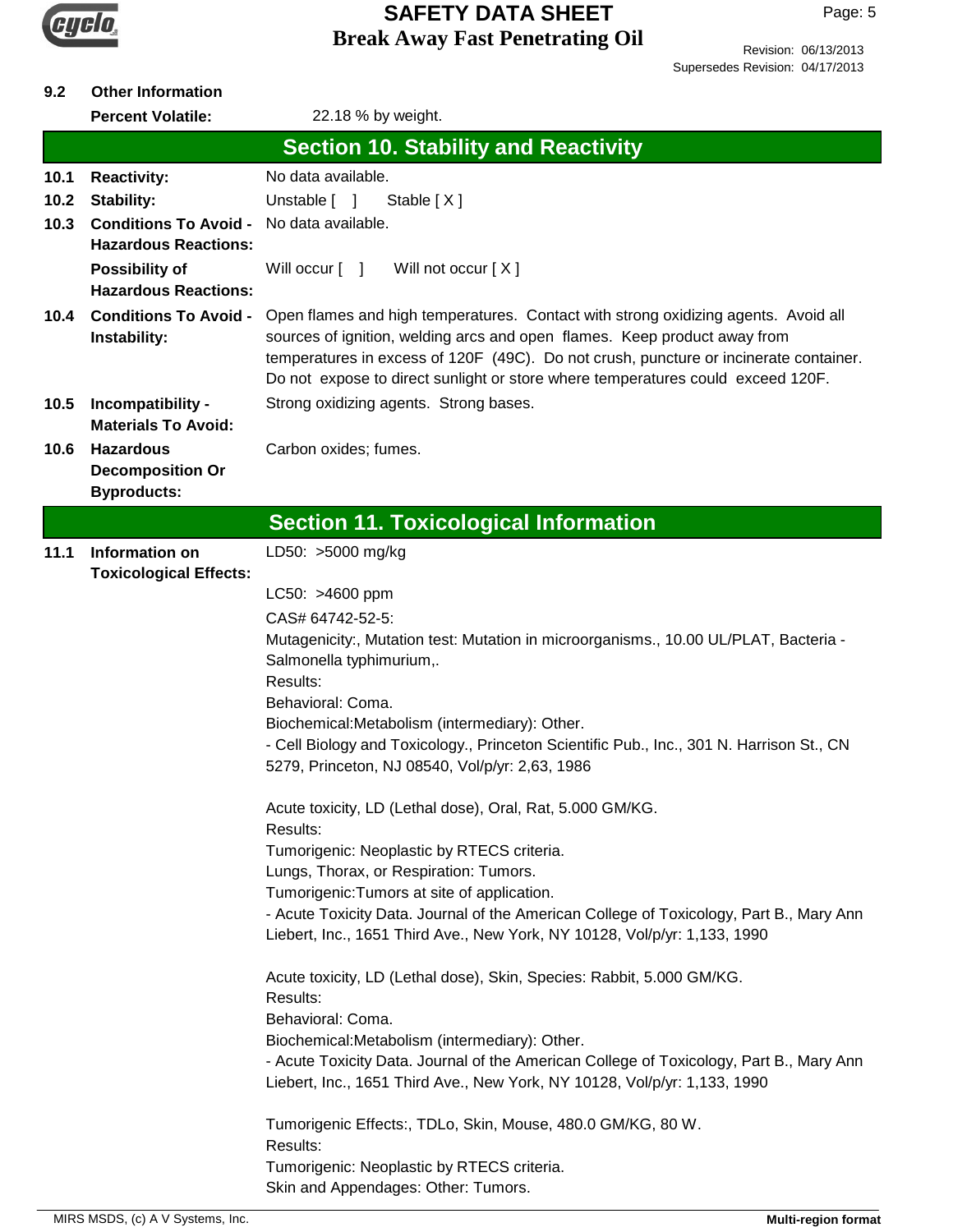

Revision: 06/13/2013 Supersedes Revision: 04/17/2013

Tumorigenic:Tumors at site of application.

- United States Environmental Protection Agency, Office of Pesticides and Toxic Substances., U.S. Environmental Protection Agency, Office of Pesticides and Toxic Substances, 401 M St., SW, Washington, DC 20460, Vol/p/yr: 8EHQ-0887-,

Tumorigenic Effects:, TDLo, Skin, Mouse, 402.0 GM/KG, 78 W. Results: Tumorigenic: Equivocal tumorigenic agent by RTECS criteria. Skin and Appendages: Other: Tumors. Tumorigenic:Tumors at site of application. - British Journal of Cancer., Macmillan Press Ltd, Houndmills, Basingstoke, Hampshire RG21 2XS UK, Vol/p/yr: 48,429, 1983 Tumorigenic Effects:, TDLo, Skin, Mouse, 398.0 GM/KG, 22 W. Results: Tumorigenic: Equivocal tumorigenic agent by RTECS criteria. Skin and Appendages: Other: Tumors. Tumorigenic:Tumors at site of application. - British Journal of Cancer., Macmillan Press Ltd, Houndmills, Basingstoke, Hampshire RG21 2XS UK, Vol/p/yr: 48,429, 1983

Standard Draize Test, Skin, Species: Rabbit, 500.0 MG, Severe. Results:

Tumorigenic: Equivocal tumorigenic agent by RTECS criteria.

Skin and Appendages: Other: Tumors.

Tumorigenic:Tumors at site of application.

- Acute Toxicity Data. Journal of the American College of Toxicology, Part B., Mary Ann Liebert, Inc., 1651 Third Ave., New York, NY 10128, Vol/p/yr: 1,133, 1990

| CAS#       | <b>Hazardous Components (Chemical Name)</b>                          | <b>NTP</b> | <b>IARC</b> | <b>ACGIH</b> | <b>OSHA</b> |
|------------|----------------------------------------------------------------------|------------|-------------|--------------|-------------|
| 64742-52-5 | Mineral oil, petroleum distillates, hydrotreated heavy<br>naphthenic | n.a.       | n.a.        | n.a.         | n.a.        |
| 68476-86-8 | Liquified petroleum gas, sweetened                                   | n.a.       | n.a.        | n.a.         | n.a.        |
| 108-94-1   | Cyclohexanone                                                        | n.a.       |             | A3           | n.a.        |

**Section 12. Ecological Information**

# **Section 13. Disposal Considerations**

**Method:**

**13.1 Waste Disposal** Disposal should be made in accordance with federal, state and local regulations.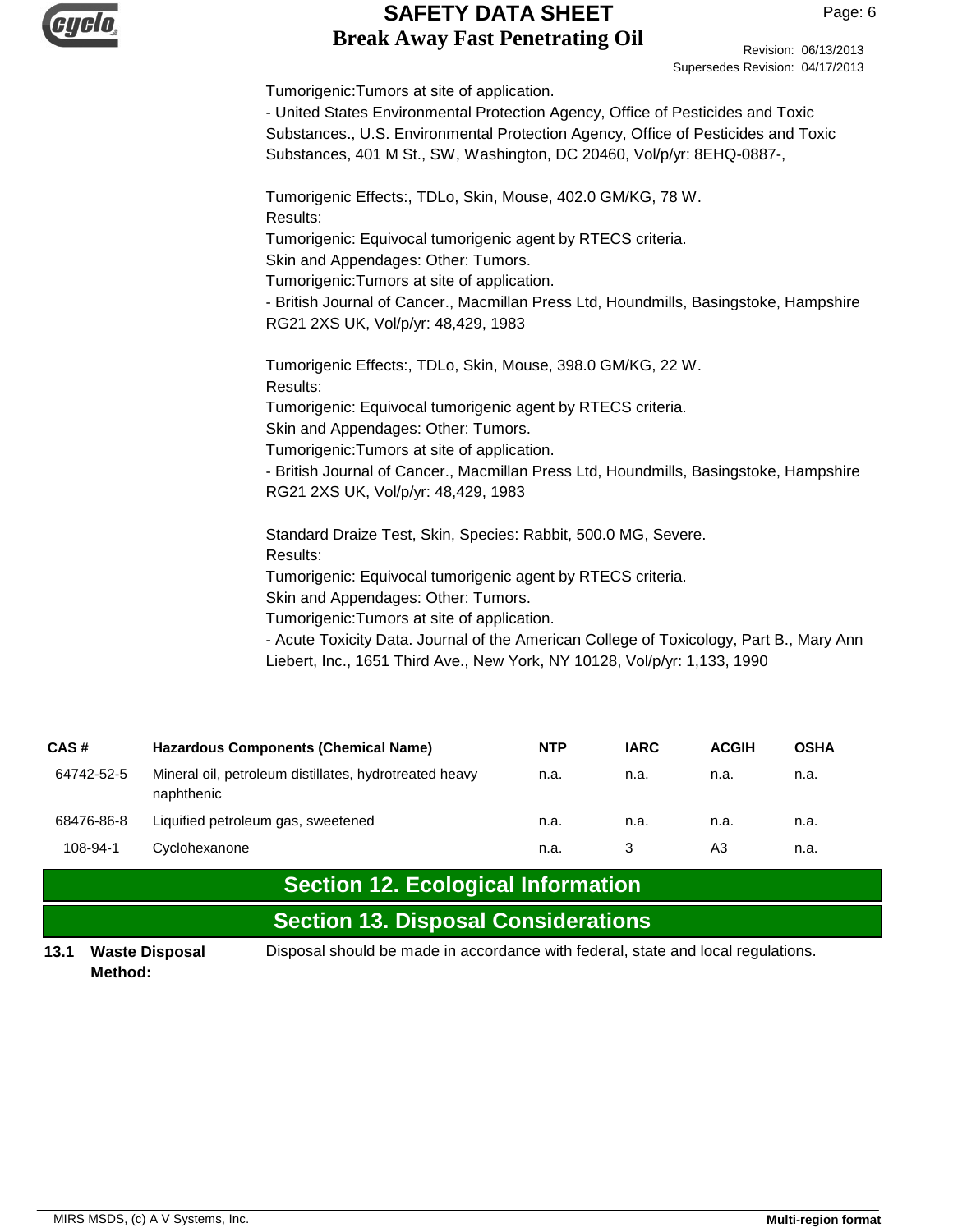

Revision: 06/13/2013 Supersedes Revision: 04/17/2013

|                                           |                                                                                                                                                                                                                                                                                            | <b>Section 14. Transport Information</b>                              |                                       |                             |                                                     |
|-------------------------------------------|--------------------------------------------------------------------------------------------------------------------------------------------------------------------------------------------------------------------------------------------------------------------------------------------|-----------------------------------------------------------------------|---------------------------------------|-----------------------------|-----------------------------------------------------|
| 14.1                                      | <b>LAND TRANSPORT (US DOT):</b>                                                                                                                                                                                                                                                            |                                                                       |                                       |                             |                                                     |
|                                           |                                                                                                                                                                                                                                                                                            | DOT Proper Shipping Name: Consumer Commodity                          |                                       |                             |                                                     |
| <b>UN/NA Number:</b>                      | <b>DOT Hazard Class:</b>                                                                                                                                                                                                                                                                   | ORM-D                                                                 | ORM-D                                 |                             |                                                     |
| 14.1                                      | <b>LAND TRANSPORT (European ADR/RID):</b>                                                                                                                                                                                                                                                  |                                                                       |                                       |                             |                                                     |
|                                           | <b>ADR/RID Shipping Name:</b>                                                                                                                                                                                                                                                              |                                                                       |                                       |                             |                                                     |
| <b>UN Number:</b><br><b>Hazard Class:</b> |                                                                                                                                                                                                                                                                                            | 1950<br>N.A.                                                          |                                       |                             | 2                                                   |
| 14.2                                      | <b>MARINE TRANSPORT (IMDG/IMO):</b>                                                                                                                                                                                                                                                        |                                                                       | <b>ADR Classification:</b>            |                             |                                                     |
|                                           | <b>IMDG/IMO Shipping Name:</b>                                                                                                                                                                                                                                                             | Aerosols, Ltd. Qty.                                                   |                                       |                             |                                                     |
| <b>UN Number:</b>                         |                                                                                                                                                                                                                                                                                            | 1950                                                                  | <b>Packing Group:</b>                 |                             |                                                     |
| <b>Hazard Class:</b>                      |                                                                                                                                                                                                                                                                                            | N.A.                                                                  |                                       | <b>IMDG Classification:</b> | 2.1                                                 |
|                                           |                                                                                                                                                                                                                                                                                            |                                                                       | <b>Marine Pollutant:</b>              |                             | No                                                  |
| 14.3                                      | AIR TRANSPORT (ICAO/IATA):                                                                                                                                                                                                                                                                 |                                                                       |                                       |                             |                                                     |
| <b>UN Number:</b>                         | <b>ICAO/IATA Shipping Name:</b>                                                                                                                                                                                                                                                            | Aerosols, flammable, 2.1, Ltd. Qty.<br>1950                           |                                       |                             |                                                     |
| <b>Hazard Class:</b>                      |                                                                                                                                                                                                                                                                                            | N.A.                                                                  | <b>IATA Classification:</b>           |                             | 2.1                                                 |
|                                           |                                                                                                                                                                                                                                                                                            | <b>Section 15. Regulatory Information</b>                             |                                       |                             |                                                     |
|                                           |                                                                                                                                                                                                                                                                                            | EPA SARA (Superfund Amendments and Reauthorization Act of 1986) Lists |                                       |                             |                                                     |
| CAS#                                      |                                                                                                                                                                                                                                                                                            | <b>Hazardous Components (Chemical Name)</b>                           | S. 302 (EHS)                          | S. 304 RQ                   | S. 313 (TRI)                                        |
| 64742-52-5                                | heavy naphthenic                                                                                                                                                                                                                                                                           | Mineral oil, petroleum distillates, hydrotreated                      | No                                    | No                          | No                                                  |
| 68476-86-8                                | Liquified petroleum gas, sweetened                                                                                                                                                                                                                                                         |                                                                       | No.                                   | No.                         | No                                                  |
| 108-94-1                                  | Cyclohexanone                                                                                                                                                                                                                                                                              |                                                                       | No                                    | <b>Yes 5000 LB</b>          | No                                                  |
| CAS#                                      |                                                                                                                                                                                                                                                                                            | <b>Hazardous Components (Chemical Name)</b>                           | Other US EPA or State Lists           |                             |                                                     |
| 64742-52-5                                | Mineral oil, petroleum distillates, hydrotreated<br>CAA HAP, ODC: No; CWA NPDES: No; TSCA: Inventory; CA<br>PROP.65: No; CA TAC, Title 8: No; MA Oil/HazMat: No; MI<br>heavy naphthenic<br>CMR, Part 5: No; NC TAP: No; NJ EHS: No; NY Part 597: No;<br>PA HSL: No; SC TAP: No; WI Air: No |                                                                       |                                       |                             |                                                     |
| 68476-86-8                                | CAA HAP, ODC: No; CWA NPDES: No; TSCA: Inventory; CA<br>Liquified petroleum gas, sweetened<br>PROP.65: No; CA TAC, Title 8: No; MA Oil/HazMat: No; MI<br>CMR, Part 5: No; NC TAP: No; NJ EHS: No; NY Part 597: No;<br>PA HSL: No; SC TAP: No; WI Air: No                                   |                                                                       |                                       |                             |                                                     |
| 108-94-1                                  | CAA HAP, ODC: No; CWA NPDES: No; TSCA: Inventory; CA<br>Cyclohexanone<br>PROP.65: No; CA TAC, Title 8: Title 8; MA Oil/HazMat: Yes;<br>MI CMR, Part 5: Part 5; NC TAP: No; NJ EHS: Yes - 0570;<br>NY Part 597: Yes; PA HSL: Yes - E; SC TAP: No; WI Air: Yes                               |                                                                       |                                       |                             |                                                     |
| CAS#                                      |                                                                                                                                                                                                                                                                                            | <b>Hazardous Components (Chemical Name)</b>                           | <b>International Regulatory Lists</b> |                             |                                                     |
| 64742-52-5                                | heavy naphthenic                                                                                                                                                                                                                                                                           | Mineral oil, petroleum distillates, hydrotreated                      | Yes                                   |                             | Canadian DSL: Yes; Canadian NDSL: No; Taiwan TCSCA: |
| 68476-86-8                                | Liquified petroleum gas, sweetened                                                                                                                                                                                                                                                         |                                                                       | Yes                                   |                             | Canadian DSL: Yes; Canadian NDSL: No; Taiwan TCSCA: |
| 108-94-1                                  | Cyclohexanone                                                                                                                                                                                                                                                                              |                                                                       | Yes                                   |                             | Canadian DSL: Yes; Canadian NDSL: No; Taiwan TCSCA: |